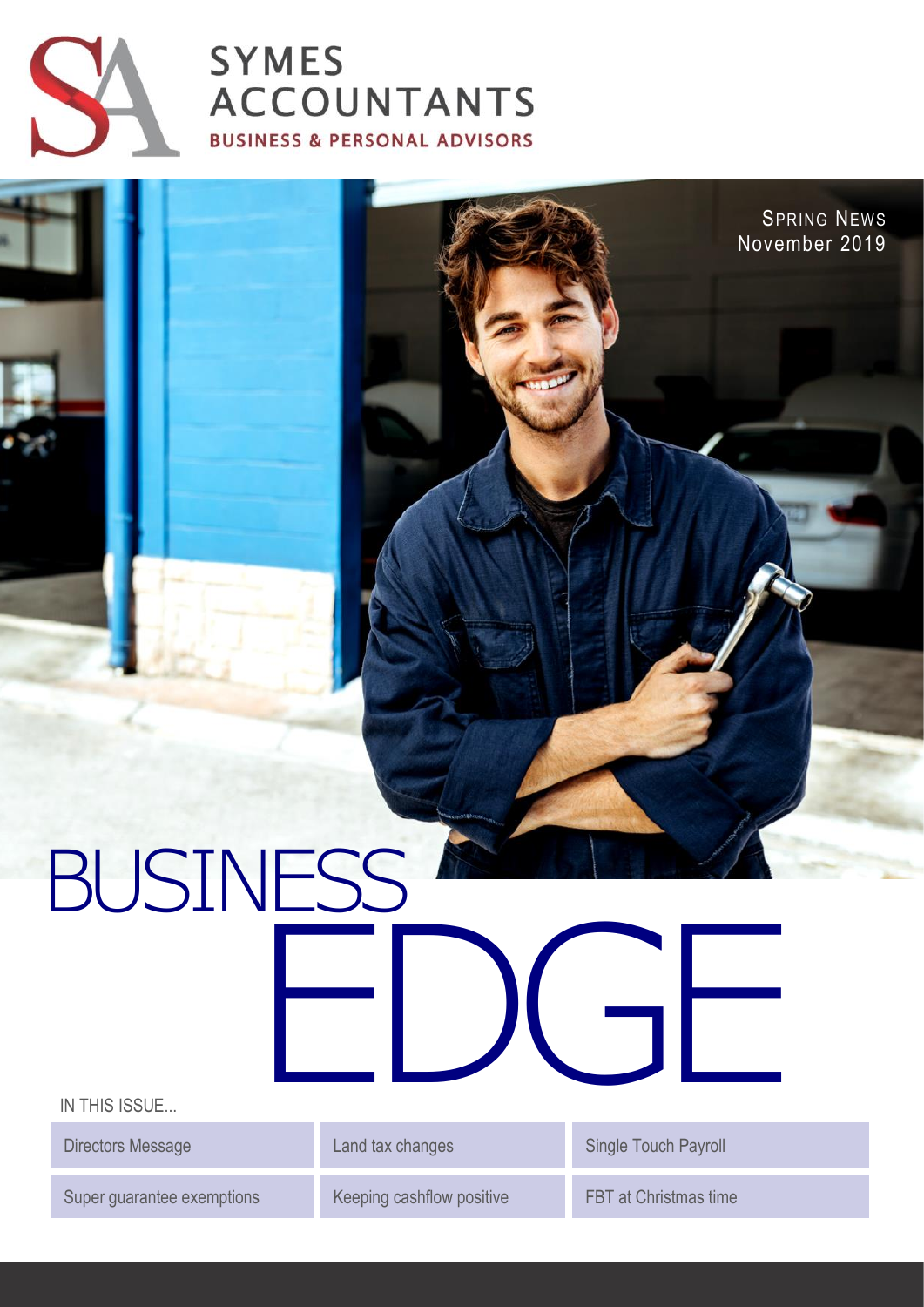#### **Message from the Directors**

Here at Symes Accountants our goal is to provide you with all the finance information you need to know to give your business the competitive edge, and to keep you ahead of the latest business and tax insider information. This issue we bring you the latest on land tax changes, single touch payroll, FBT and more.

The first quarter of the year has already passed and the approaching rush of Christmas edges a little closer. Take the time to start planning your employee leave, parties and end of year clean up so that you're not leaving it until the end.

This time of year also tends to put a major strain on cashflow. More stock needing to be ordered, tighter deadlines to beat the festive closures and shipping dates, plus chasing outstanding invoices from clients while trying to keep up with your own bills and overdrafts. It definitely can be a stressful time. Time to take a step back and put some strategies in place for future cashflow management.

Single touch payroll (STP) is here and there are still some clients who are yet to sign up. If you're still unsure which software program would suit your business, or unsure how it will affect your payroll practices, chat to our team today. Think of STP as a conversation starter around your business practices rather than just a compliance obligation!

At Symes, we are here for your business beyond the basic black and white numbers. You don't need to be an accountant to run a business, but you do need to understand your finances to be successful and we're here to help you through every step.

*Your business. Your way. Together.*



**DIRECTORS** Peter Caddy Hans van Heuven Stephen Arthur

## **There's been a lot of talk about land tax changes. What's the latest?**

Announced in this year's State budget, the Marshall Liberal Government introduced reforms to the grouping rules for land tax with an expected commencement date of 1 July 2020. Total interest of land ownership by an individual will now be **aggregated**, rather than only properties held under the *exact same* ownership structure. The land tax threshold is currently set at \$391,000, and the percentage of tax increases as the value of properties increase (up to 3.7 per cent for properties worth more than \$1.3 million). South Australia currently has the highest land tax rates in the country and the overhaul is aiming to bring the state in line with the average of other states.

Following three rounds of amendments, in addition to aggregation rules, proposed changes include: • The minimum property tax threshold will rise to \$450,000 (from \$391,000)

- Reduction to the top land tax rate to 2.4 per cent from 1 July 2020 (from 3.7 per cent, and a further reduction from the 2.9 per cent announced in June)
- Lowering the top tax rate to 2.0 per cent for site values between \$1.1 million and \$1.35 million (to apply from 2020)
- Look-through of legal structures, with trust structures to incur a surcharge (or higher rates) where beneficiaries do not have either a fixed or nominated beneficiary.

Reforms to the grouping rules are designed to stop property owners from creating trusts and ownership structures for multiple properties in order to minimize their land tax bill. Until now investors have been able to split their property ownership between different businesses or trusts which could result in a reduction in land tax rates. For example, an investor with seven properties worth a combined \$2.5-\$3 million avoids paying land tax - and the government doesn't think that's fair.

Laws were introduced into parliament on October 15 with hopes of it being passed by mid-December. However, backlash against the changes is against the government and Labor continues to refuse supporting any amendments to the current legislation, disputing that 'mumand-dad' property investors will be impacted more than big companies. Opposition leader Peter Malinauskas stated that the changes "will have substantial implication on small business – whether you're a tradie, whether you're a retailer, whether or not you're a panel beater, this is going to have an impact".

In Australia, investment structures are typically held within discretionary trusts due to their capital gains treatment, rental income streams, asset protection and succession planning. The government has confirmed that SMSFs will be unaffected by the aggregation changes, and companies will not be exempt from the grouping rules and trust surcharges. If you have been thinking of investing in property in the coming year, we strongly recommend chatting to our team about the best structures for your investments, especially as more information comes to hand.

The government is determined to pass their land tax legislation, and as more confirmation or amendments come through, we will ensure to keep you updated along the way.

#### **New assets = better productivity**

If your business hasn't already taken advantage of the instant asset write-off, now is the time to do so. With great financial benefits for small businesses, the scheme has recently been expanded so that more businesses can take advantage. This includes medium-sized businesses with a turnover from \$10 million to less than \$50 million.

Assets worth less than \$30,000 can be instantly deducted in the year they were purchased (instead of depreciating it over several years), providing the equipment is installed and used in the year that it was purchased.

The tax relief is a great incentive for small businesses to consider upgrading to new or secondhand equipment to boost business productivity, competitiveness and efficiencies.

With another 6 months left of the scheme (which will wrap up on June 30 2020), and the current cashflow crisis hitting small businesses, now is the time to consider this valuable scheme.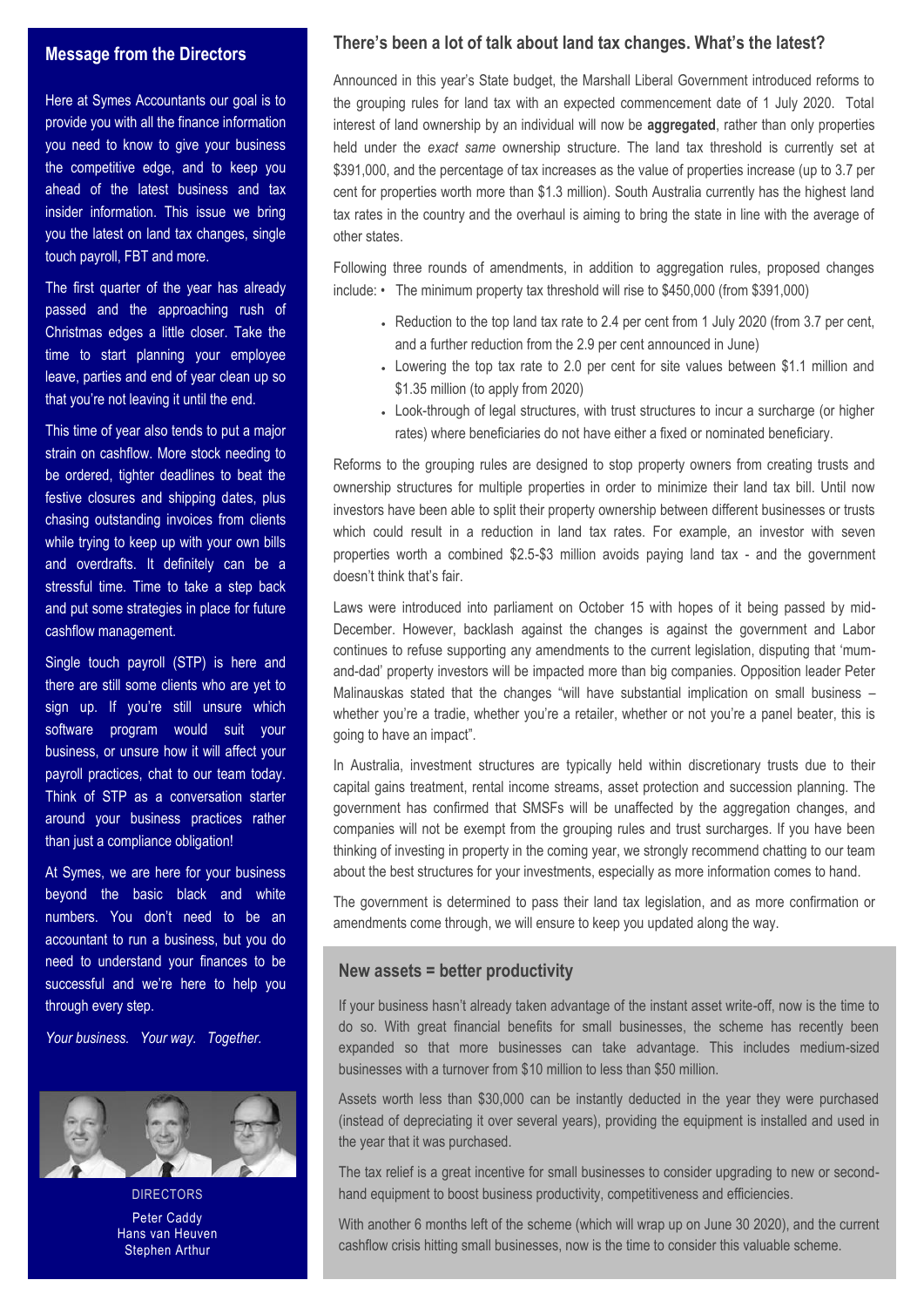

# **Single touch payroll - there is still time to apply for deadlines**

With the introduction of single touch payroll (STP), now is a crucial time to review your payroll practices. The ATO now has greater transparency of employer data and payment information, including your super guarantee obligations. This means that the obligation for business owners to ensure they are up to date and adhering with payroll obligations and legislation changes is even more crucial.

*Missed the STP deadline?* There is still time to ensure you are signed up. To avoid penalties, every business will need to start reporting using STP. Extensions are available for closelyheld payees of family businesses, and quarterly reporting is accessible for small employers or seasonal workers.

*Feeling overwhelmed with the new technology?* STP is a great tool for your business. Greater access to your real-time financial data provides you the ability to work more proactively in your business and manage your current finances. As your accountant, access to your real-time financials gives us the ability to consider better and more specific business planning advice for your business. You don't need to travel the road alone - we're here to help be your 'virtual CFO' and work with you to navigate the maze of legislation, compliance and getting your business into it's best shape possible. With the ability for you to tap into business advice much earlier in your business journey, we can help you mitigate and manage the tough times together.

Chat to us about finding the right solution for your business.

#### **Super guarantee exemptions for high income earners**

From 1 January 2020, individuals who work for multiple employers may be able to opt-out of receiving the compulsory super guarantee from *some* of their employers to help stay under their concessional contributions cap. To be eligible, employees must work for more than one employer and expect that they will exceed their concessional contributions cap for the financial year due to their employers' mandated concessional super contributions.

Employees would need to submit a '*SG opt out for high-income earners with multiple employers'* form which would release one of their employers from their SG obligations for up to four quarters in one financial year. They must still receive compulsory superannuation from at least one other employer. With the exemptions being available from the start of the new calendar year, employees will still have time to make applications for the remainder of the 2019-20 year with 18 November 2019 the deadline to submit the opt-out form to the ATO so the exemption can apply from 1 January 2020.

As this may not benefit everyone who is entitled to apply for the exemption, it's important that employees consider ALL of their circumstances. This includes employment arrangements, how pay and other entitlements may change, and the effect of a relevant award or workplace agreement in place.



# **Keep ahead of Cashflow** Driver of your business operations

Unfortunately the vast majority of businesses in Australia struggle due to inadequate cashflow management. As the key driver of all business operations, it's important to continuously monitor and forecast your cashflow in order to keep your business running day-to-day, and also keep on top of bills. By monitoring your ability to generate cash to fund your working capital requirements, you have the ability to foresee any potential cash shortages, providing time to implement mitigation strategies.

Forecasting based on your current cashflow situation can provide crucial business analyses: - *do you need to consider downsizing or consolidation of the business?* 

- *- are you on track for achieving steady growth?*
- *- do you have the ability to acquire new assets or expand your current operations?*
- *- do you have an approaching cash shortage?*

Drive better operational decisions for your business by monitoring and analyzing your cashflow. According to the Small Business and Family Enterprise Ombudsman, Kate Carnell, 97% of all Australian businesses employ fewer than 20 employees. According to Carnell, the current lack of cashflow through Australian small businesses is causing a 'cashflow crisis', especially within small businesses.

#### **CASHFLOW MANAGEMENT TIPS**

- 1. Invoice clients as soon as possible. The sooner the invoice is sent, the sooner you'll receive payment.
- 2. Ensure your books are up-to-date. Keep track of your current financial state at a quick glance. Use quality and accurate accounting practices and software so you always know your cash position.
- 3. Keep business and personal separate. Combining your finances can get messy in knowing how much cash your business is actually generating. Use excess cash to grow your business and pay yourself properly.
- 4. Build a cash reserve for rainy days. Unexpected opportunities can be great for your business, but if you don't have a buffer to facilitate them you won't be able to take advantage of them.